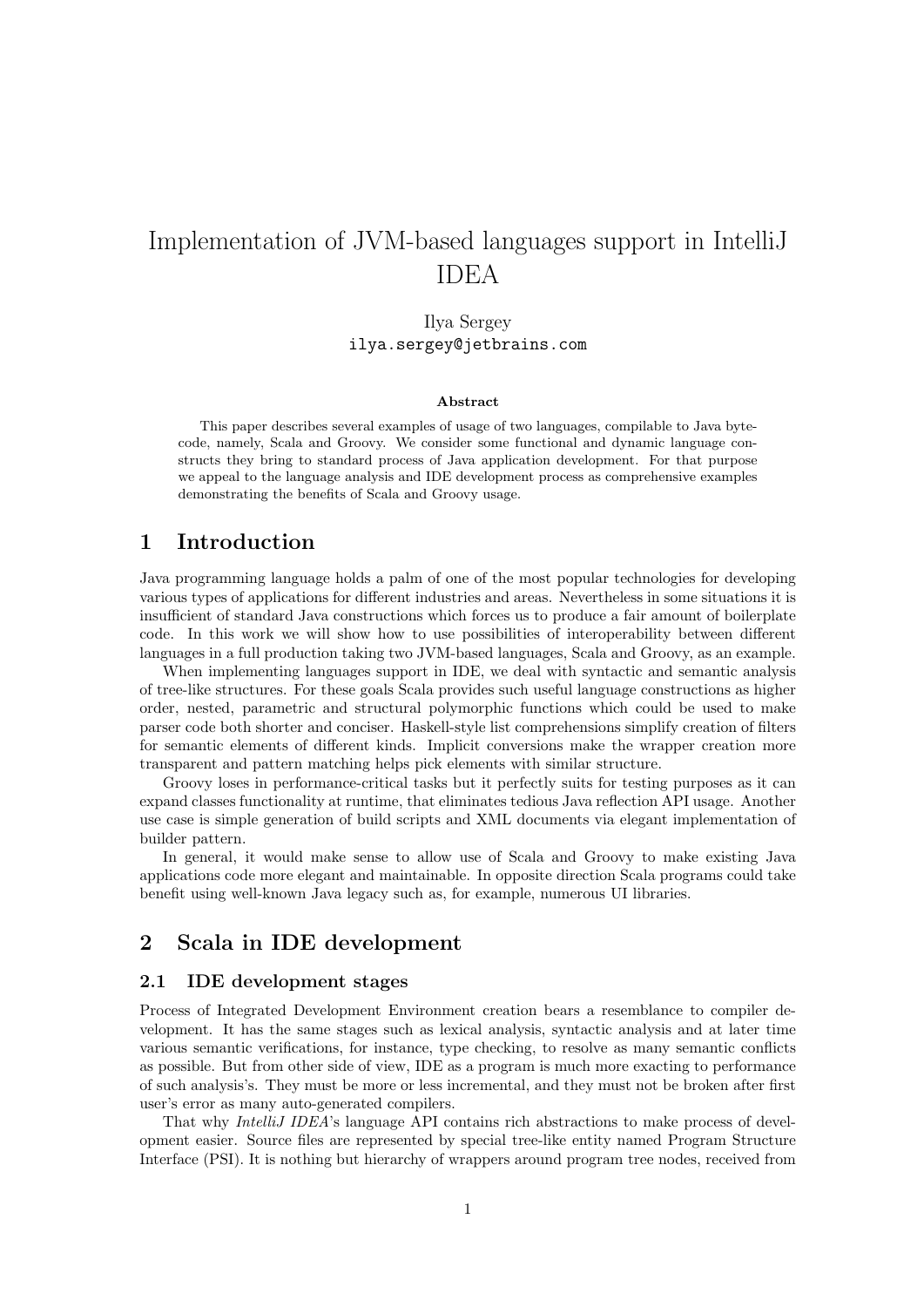parser. But PSI encapsulates all logic related to analysis and modification of program structure, it serves as intermediate level between text representation of a program document and IDE logic, such as refactorings, for example. Despite all opportunities for plugin development this API demands big amount of code, which could be decreased if we have appropriate functional constructions.

We consider some of *IntelliJ IDEA* language API elements and try implement them in functional style. For this we'll take Scala Programming language [1] as a magnificent tool to demonstrate some patterns.

### 2.2 Lexer's look-ahead

One of the most important abstractions to create parser in IDEA is so-called PsiBuilder, which is charged with lexer advances and creation of program tree nodes. Suppose, we deal with with some  $LL(k)$ -grammar where k is known. Then we would like to have method called lookAhead(PsiBuilder builder, int k) which could give us next  $k$  tokens from input stream. In Java this code could look as follows:

```
static TokenType [] lookAhead1 (PsiBuilder builder, int k) {
  Marker marker = builder.mark();
  TokenType [] tokens = new TokenType [k];
  for (int i = 0; i < k; i++) {
    tokens [i] = builder.eof () ? null : builder.getTokenType ();
    builder . advanceLexer ();
  }
  marker.rollbackTo();
  return tokens ;
}
```
Looks not so bad, but imagine we have to analyse these  $k$  tokens further. So we're facing the prospect of infinite checks of every token in our array. Just the time to recall Scala's high-order functions and pattern matching. Same code written on Scala looks much better.

```
def lookAhead2(n: Int)(builder: PsiBuilder) = {
  val marker = builder . mark
  val tokens = for (i \le - (1 to n) if !builder.eof
                     token <- builder.getTokenType) yield {
    builder . advanceLexer
    token
  }
  builder . rollbackTo
  tokens
}
```
Infix expressions in Scala are nothing but method invocations. The  $(1 to n)$  expression invokes implicit function to construct Iterable instance by two integers. lookAhead2 function returns instance of scala.Seq which represents sequence class and can be used in pattern match $ing<sup>1</sup>$ :

```
lookAhead2 (3)( builder ) match {
  case Seq (VAR, ID, ASSIGN, _*) => Assignment (builder)
  case Seq (NUMBER, -*) => NumLiteral (builder)
  case Seq (CLASS, ID, -*) => ClassDefinition (builder)
  case _ = > throw new ParseError (" Unknown token sequence ")
}
```
 $1$ Notice, that type of lookAhead2 function is inferred from its right part. Type of returned value must be specified explicitly only when there are recursive calls or return-statements in the body of function.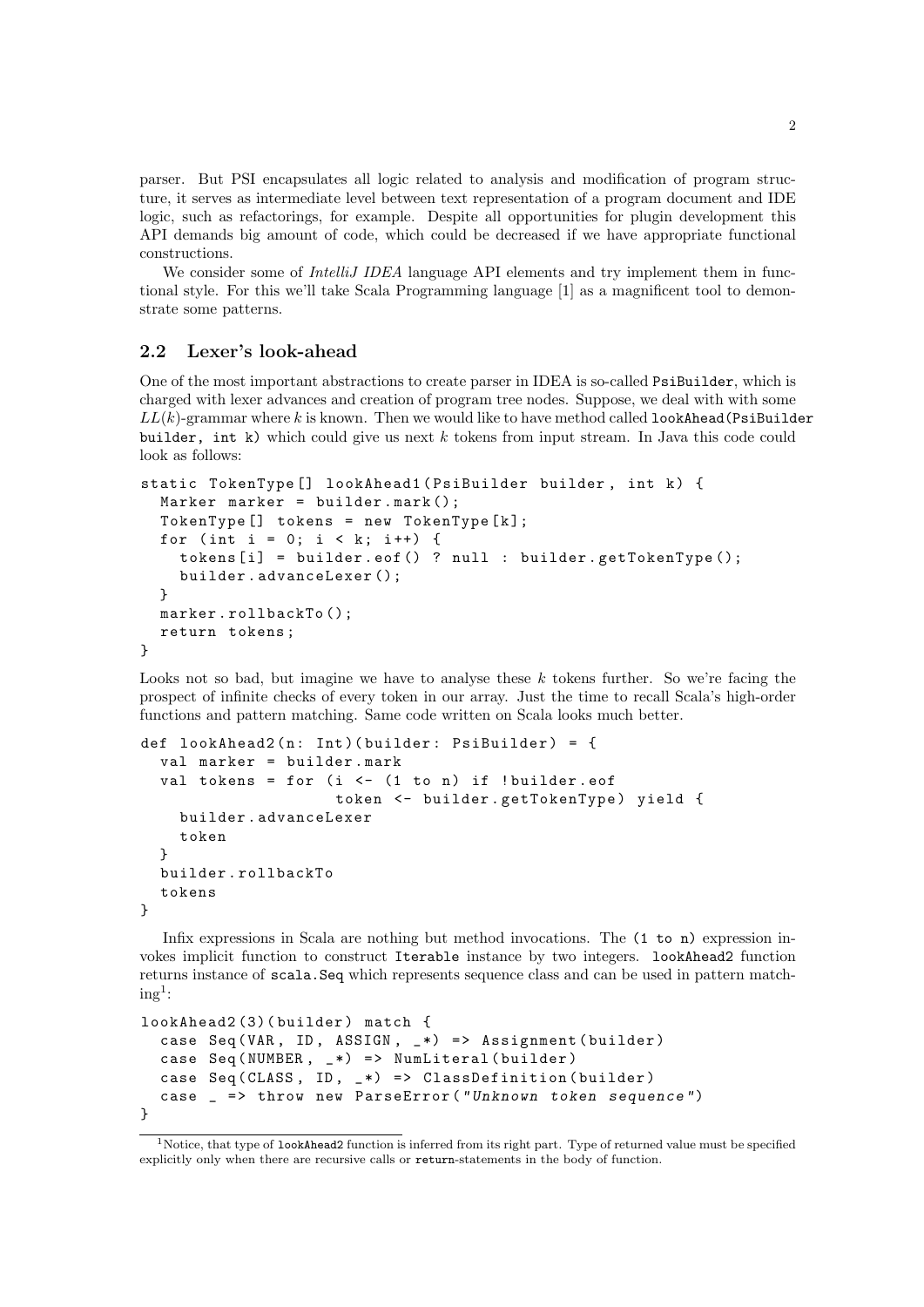In the last case we check any other variant using wildcard pattern which matches any value. Sequence wildcard pattern  $\ast$  matches any number of elements within a sequence, including zero elements. We divided parameter set in signature of lookAhead2 function into two clauses. It has been done to provide possibility to *curry* our function by its last parameter.

Suppose all non-terminals in our grammar are represented by singleton object of special kind and for some non-terminal we want to fix our  $k$  by some  $N$ . Then we may use mix-in functionality and create more specific lookAheadN by making our lookAhead2() function partially applied.

```
trait ParserNode3 {
  def lookAhead3 = ParserUtils . lookAhead2 (3) _
}
object CodeBlock extends ParseNode3 {
  def apply (builder: PsiBuilder) = lookAhead3 (builder) match {
    // some cases
  }
}
```
The final step will let us eliminate builder as an argument for lookAhead function. For this purpose we will change CodeBlock from object to case class.

```
case class CodeBlock ( builder : PsiBuilder ) extends ParseNode3 {
   implicit def unit2Builder (u: Unit): PsiBuilder = builder
   def parse = lookAhead3 () match {
     // some cases
   }
}
```
We marked our parser node class with case modifier which let us avoid new keyword before new instance declaration, but all parser's work will be done now by method parse. Here we defined auxiliary implicit function unit2Builder which converts argument of Unit type to PsiBuilder, passed as constructor argument. When we call lookAhead3 with parentheses, we pass an instance of scala.Unit type to it as an argument, which is converted further implicitly by unit2Builder to PsiBuilder instance. Of course, we could define new method, for example def lookAhead4 = lookAhead3(builder) without any parameters. But by agreement it would be better if all methods which have side effects like our lookAhead4 will have non-empty parameter clause.

### 2.3 Implicit conversions and Pattern Matching

We have already looked at user-defined conversions, implemented by Scala implicit functions. They found one more interesting application in our project, concerned to Scala support in IntelliJ IDEA. We had to distinguish, which of compiled .class-files were got from Scala traits, classes or objects to get their variables and methods and work with them. Picking any .class-file from the set of compiled files, we can deduce what kind of Scala entity it was compiled from using some heuristics, related to auxiliary functions. In such code it would be very pleasant not to process separately case, when some entity (trait, object etc.) was received from .class-file or from source file. That's why appropriate classes appeared.

```
case class TypeDefinition (methods: Seq [Method], fields: Seq [Field])
case class ScObject (methods: Seq [Method], fields: Seq [Field])
     extends TypeDefinition ( methods , fields )
case class ScClass (methods: Seq [Method], fields: Seq [Field])
     extends TypeDefinition ( methods , fields )
case class ScTrait (methods: Seq [Method], fields: Seq [Field])
     extends TypeDefinition ( methods , fields )
```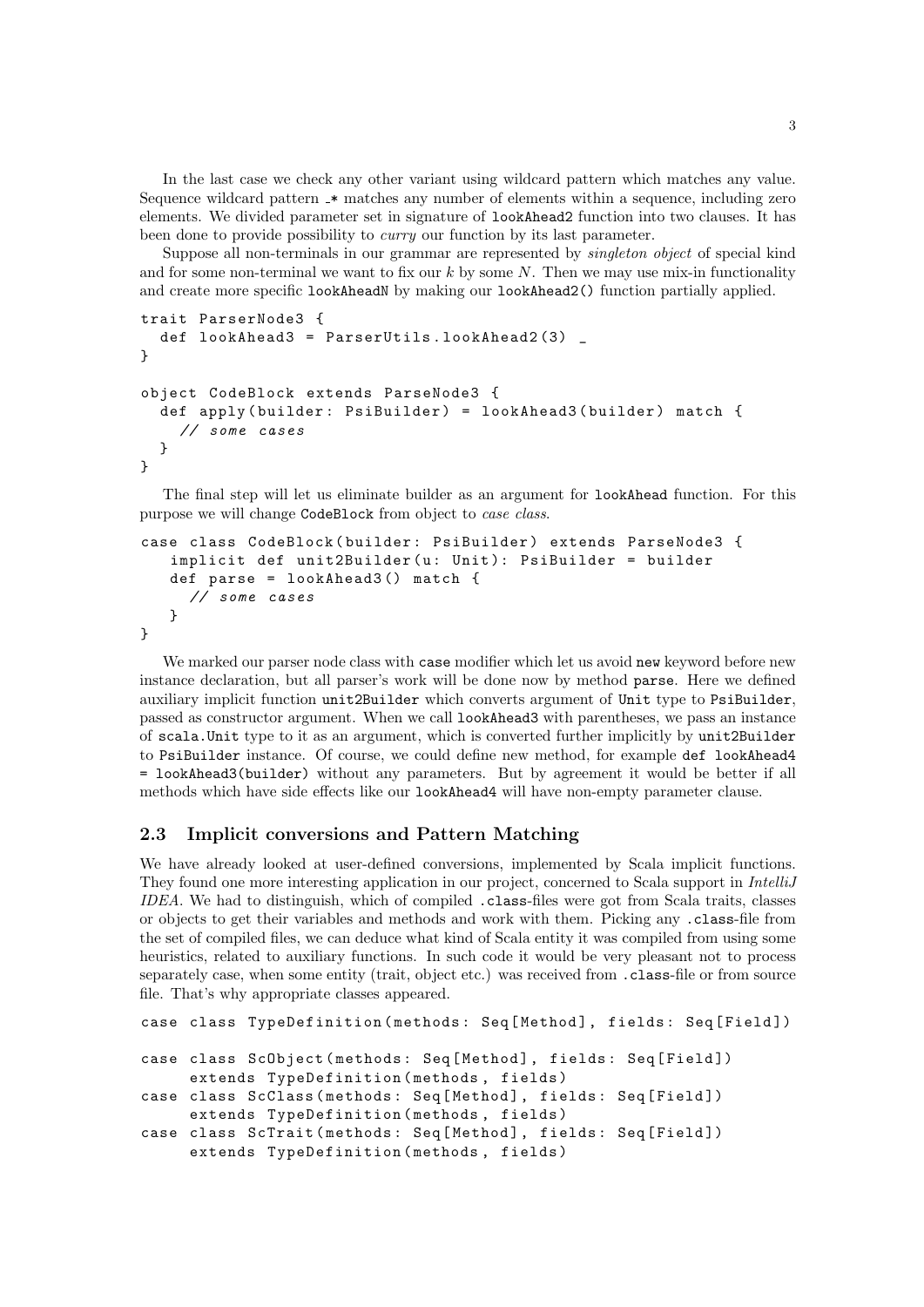```
implicit def cls2TypeDef ( cls : ClsClass ): TypeDefinition = {
  // Logic to obtain appropriate representation
}
implicit def src2TypeDef(cls: SourceClass): TypeDefinition = \{... \}
```
Now if we need to work with "pure" TypeDefinition, not thinking about its real entity, we may<br>simple pattern matching. Implicit convenies will do all dirty work for us. For example, if we use simple pattern matching. Implicit conversion will do all dirty work for us. For example, if we want process only class fields or object methods we can write:

```
someEntity : TypeDefinition match {
  case o@ScObject (m, _) => processObjectMethods (o, m)
  case c@ScClass(\_ , f) => processClassFields(c, f)
  case - =>
}
```
We must specify type of someEntity explicitly before matching to invoke our implicit conversions. @ symbol is used as in Haskell to bind our pattern with named value. And, of course, wildcard patterns in case classes are also available.

### 2.4 Some words about higher order functions

Higher order function which are typical for functional programming proved to be very handy to work with some syntactical construction in our Scala plugin for *IntelliJ IDEA*. We have already made an acquaintance with pattern matching and appropriate name binding. Suppose we want to get all subpatterns of any pattern that bind any identifiers. For example the pattern below binds five identifiers.

case  $t@(Node(n), s: String, List(_, 1, ls @ _*)) => ...$ 

So, we bound t as tuple, n as parameter of case class  $\text{Node}^2$ , s of type String, 1 as second element of some List and ls as sequence representing the tail of the same list. In our IDE background we represent syntactic construct of such type by appropriate class.

```
class ScPattern extends Node {
  def subpatterns: Seq[ScPattern] = ...def bindedName: String = ...
}
```
Now we can obtain all subpatterns of root pattern only by three lines of code:

```
def subpatterns: Seq[ScPattern] = this ::childrenOfType ( classOf [ ScPattern ]). foldLeft ( Nil ,
    (x, y) => x ++ y. subpatterns)
```
To get all bindings we have to filter this sequence.

```
def bindings = subpatterns.filter (_.bindedName != null)
```
In a word, we replaced standard recursive tree bypass by high-orderer function foldLeft of trait scala.Seq. To filter only those patterns which bind some identifier we used method closure with placeholder syntax, using \_ symbol instead of single argument. Scala type inference system will determine its type as type argument of appropriate instance scala. Seq, namely ScPattern. That's why invocation of bindedName of placeholder parameter is legal.

<sup>2</sup>or appropriate extractor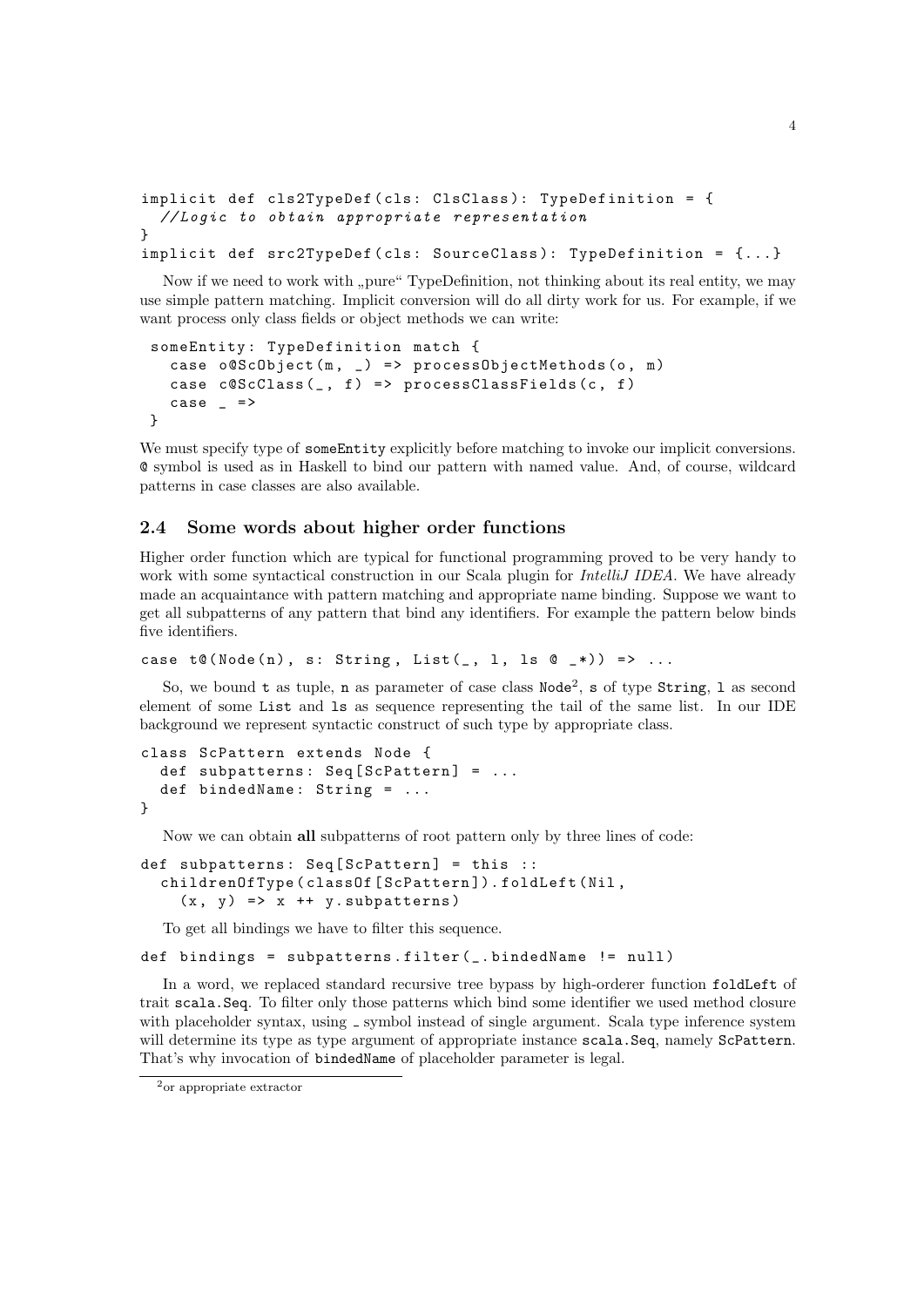#### 2.5 Sequence comprehensions and filters

One of the most useful features of functional languages like Haskell is list comprehensions which could be used to filter some sequences and get new ones. Classical example of list comprehension is the shortest quicksort implementation<sup>3</sup>.

```
def qsort [T \prec \n\% Ordered [T] (1: List[T]): List [T] = 1 match {
  case Nil => Nil
  case x :: xs => qsort (for (e <- xs if e < x) yield e) :::
    List (x) ::: qsort (for (e <- xs if e >= x) yield e)
}
```
We have to mention some important details in example above. Firstly, Nil is an object that extends List[Nothing] and taking into consideration covariance inheritance annotation and the fact that Nothing is placed at the bottom of Scala's type hierarchy, we may return it as instance of List, parametrized by any type. Secondly, let's look at that strange sign  $\langle\% \rangle$ . It denotes visible bound for implicit conversions that makes from given type T its "ordered wrapper".  $\langle \mathcal{E}_t \rangle$  is like type bound but it's indicating, that  $qsort()$  function may be applied only for arguments of such type T which can be implicitly converted to type Ordered[T]. It applies to those types that are subtypest of trait  $Omega$  and has necessary methods  $\langle \rangle$  and  $\rangle = \langle \rangle$  to be compared with each other.

There are many situations where sequence comprehensions may be elegantly replaced by filters or loops. But not in the case when we need to treat elements of two or more sequence.

Let's discuss such useful IDE feature as keyword completion. To make it more smart we must analyse semantical context and choose only those keywords that could appear in this context in correct code. It's obvious, that in Java we cannot suggest keyword interface after keyword double has been typed by user. That's why we build a set of probably contexts by editor's caret position. Every keyword is represented by semantic "variant", containg all information about<br>its similarity one. In common case we have to sheek all unitation for emplication for even one of its significance. In common case we have to check all variants for application for every one of built contexts. In those cases when some variant is applicable to some context we have to add appropriate keyword to the set of keywords to be suggested as variants for completion. On Scala we may describe this tangled operation by for-comprehension.

```
val keywordsToSuggest = for (c \le - buildContexts
                               v <- KeywordVariants
  if v. is Applicable (c)) vield v. keyword
```
### 2.6 None object instead of null

That's very common situation when some method returns null object instead of expected value. That's why we have to write endless sequences of checks for null. IntelliJ IDEA API provides two special kinds of Java method annotations, namely @NotNull which allows not to check returning value for null, and @Nullable annotation to make developer check returned value. Our modified Java compiler checks written code to conform to these annotations. For example non-checked result of @Nullable-marked method invocation produces a warning message during compilation.

Developing our Scala plugin we found that it would be much more reasonable to make methods returning values of some type T (and probably returning null value) return value of type scala.Option[T]. Haskell adepts must be familiar with this type, it's nothing else but Haskell's Maybe. In Scala type scala.Option[T] has, as was expected, two subtypes.

```
case final class Some[-T] (x: T) extends Option [T]
case object None extends Option [ Nothing ]
```
That's why we rejected unsafe method invocations followed by checking for null value.

 $^3{\rm Here}$  we deal with lists, that's why we can use ::: operator to concatenate resulting sequences.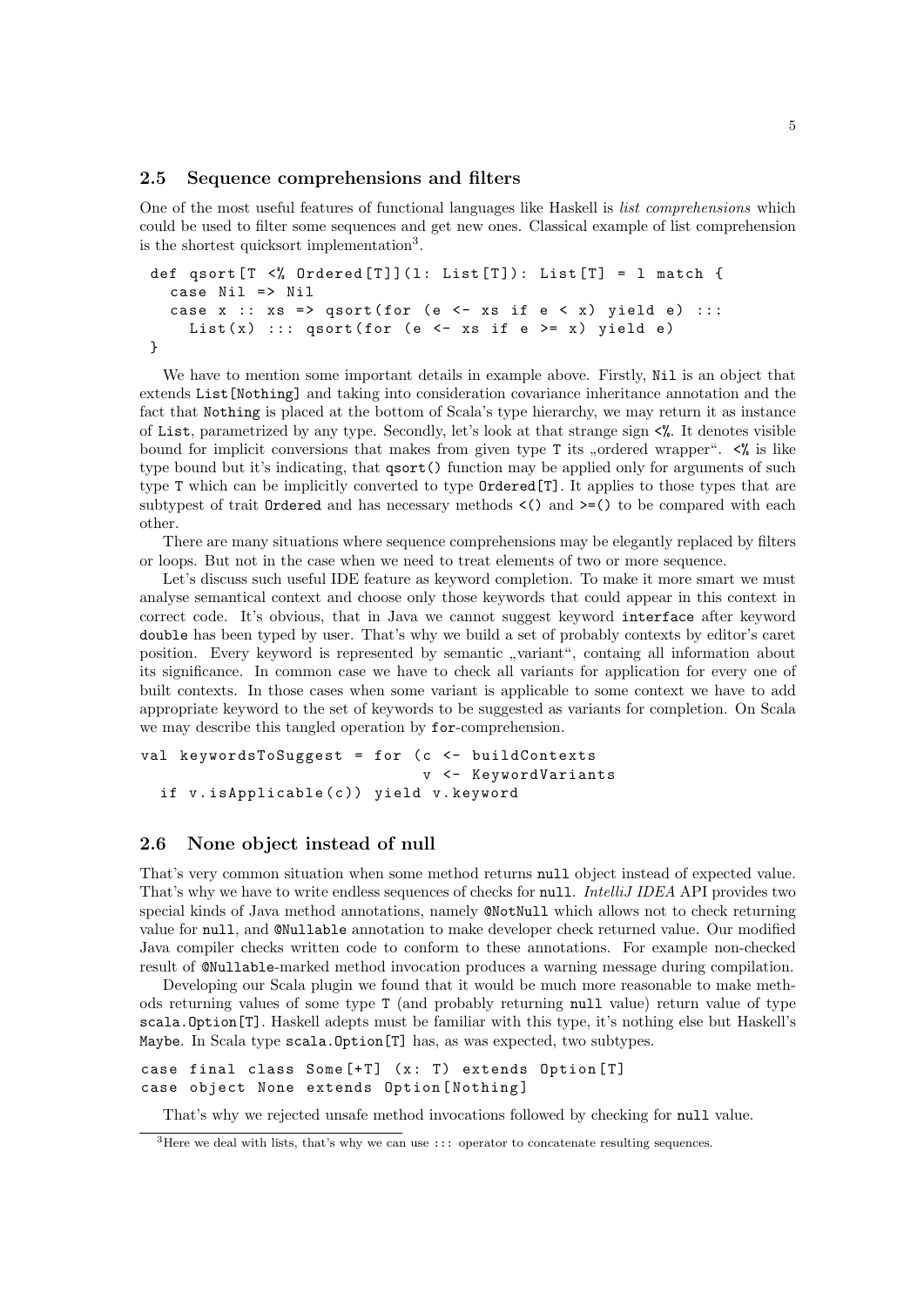```
String dangerous () { ... }
if (dangerous() != null) {
  String d = dangerous ();
  ...
} else {
  ...
}
```
We replaced them by safe pattern matching on instances of scala. Option [T] type.

```
def safe(): 0ption [String] = ...match safe (){
  case Some(x) \Rightarrow ... \neq xcase None \Rightarrow ...
}
```
# 3 Testing with Groovy

Groovy is another object-oriented language compilable to Java byte-code. In contrast to Java or Scala it is dynamic and has features similar to those in other popular dynamic languages, such as Ruby, Python or Perl. Of course programs written on Groovy are fully compatible with Java libraries. Furthermore using mechanism of Java stub generation you may write cross-referenced program on both languages - Java and Groovy and you don't need to think about order of compilation. Groovy-to-Java stubs had been implemented for the first time in JetGroovy plugin for IntelliJ IDEA and after they were added as a feature to Groovy compiler itself.

As it was said before, Groovy is not the most pertinent language for IDE development because of its performance problems. They are related to big amount of auxiliary method invocations to provide dynamic features at the base of JVM. In spite of this fact many classical patterns of object-oriented programming look much more simpler and expressive being written on Groovy. That's why we used Groovy to test our applications.

### 3.1 Test project creation and Builder pattern

Builder pattern is well-known conception to separate construction of a complex object from its representation. There is important abstraction In *IntelliJ IDEA* testing API named IdeaTestFixure. It encapsulates program logic related to Project creation, adding to it references to Java SDK, user-defined libraries and other settings. It's necessary to reproduce the whole environment's behaviour and test some functionality like, for instance, name binding.

Groovy provides very elegant syntax to implement builder pattern. It's based on some principal moments. At first, you can pass arguments by name to some methods of Groovy classes. In fact, this is java.util.Map as their first parameter. Then all arguments, passed to this method by name, will be collected in this map with those names as keys. After that they can be got by these names inside method body. Secondly, no one restricts these arguments to be of any type. For example, they may have type groovy.lang.Closure and involve some builder logic. Now, to create test project we have to implement class ProjectBuilder.

```
class ProjectBuilder {
  def myProject
  def buildProject (Map args, Closure cl) {
      if (args.name != null) myProject.name = args.name
      // Other named arguments processing
      cl . setDelegate this
      cl . call ()
      myProject
```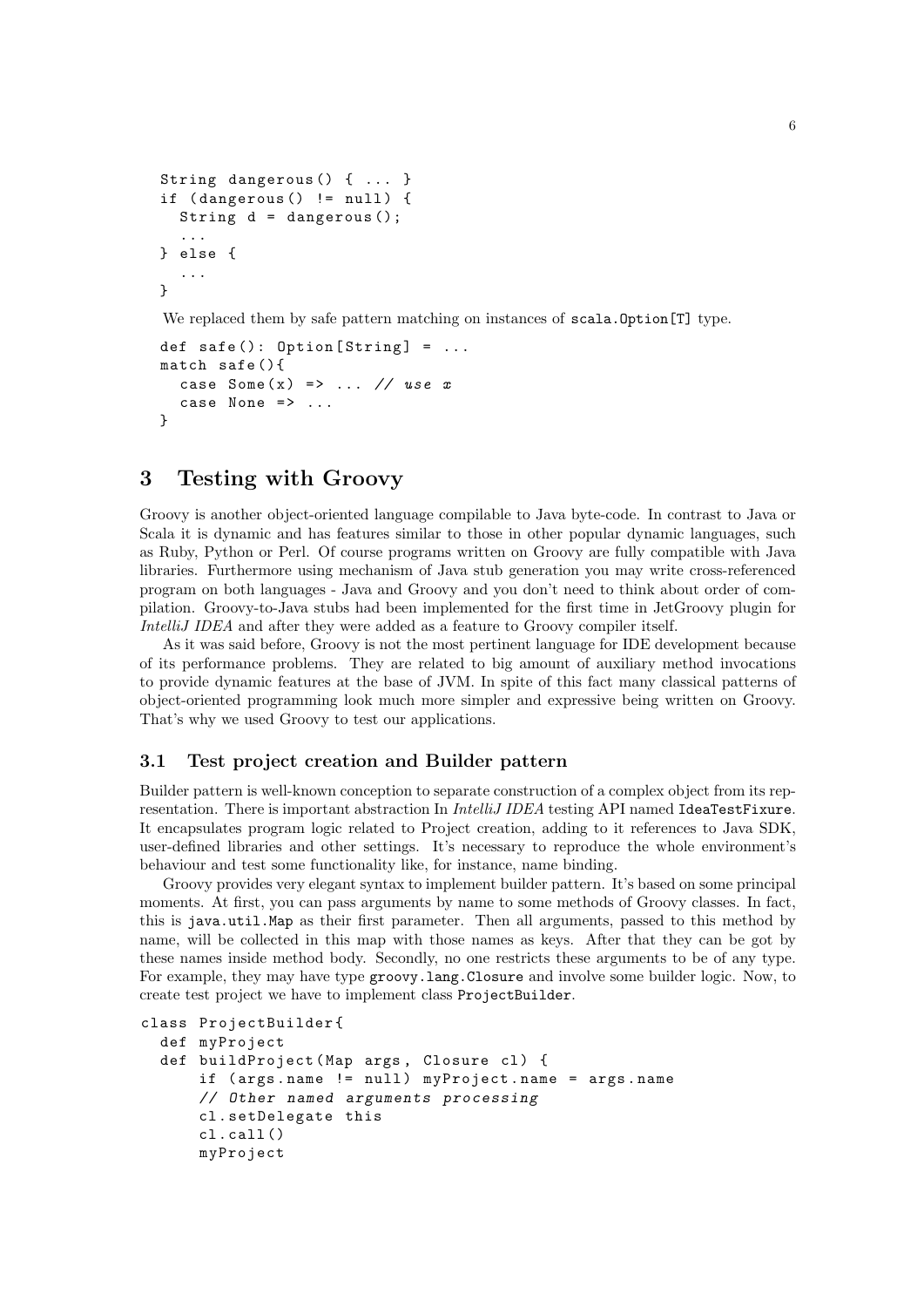```
}
  def addModule (Map args, Closure cl) \{ \ldots \}def addJdk (Map args) {...}
  // other builder methods
}
```
It's very important that in given parameter cl of type groovy.lang.Closure of buildProject() method we replaced cl's delegate by ProjectBuilder class itself. Now we can invoke methods of this class from closure created outside of it. So, to create test project we have to invoke buildProject() method in the following way.

```
def builder = new ProjectBuilder ()
def testProject = builder . buildProject ( name : " TestProject ",
                                           type : " JavaProject ") {
  addModule ( name : " TestModule ") {
    addLibrary (path: "/home/user/my_lib_path")
  }
  addJdk (path: "/home/user/jdk_home")
}
```
In example above we pass two named arguments, name and type, and one instance of groovy.lang.Closure (code block in curly braces) into buildProject() method. Of course other methods like addModule() can also take closures as arguments. That's why the whole creation procedure is nothing but several nested closure invocations.

## 3.2 Null object and safe dereferencing

Let's return again to the methods returning null value. In test we have no so intense need to check every possible "dangerous" reference for null. For that cases Groovy provides special<br>references as well as the special distance of the special distance of the special special as the special safe dereferencing operator "...". Usually it's assumed, that result of using the null value should semantically be equivalent to doing nothing. Reference expression with safe dereferencing operator will not throw java.lang.NullPointerException in case when referenced expression points to null, but it will return null. The code below will print line "null".

```
String nullString = null
println nullString ?. length ()
```
Another way to avoid numerous null-checks before referencing fields or invoking methods of some object is to use itself in the condition of conditional operator. This feature named "Groovy truth" consists in implicit casting of some object values to boolean value true or false. For example non-empty collection or string instance will be processed as true. The most part of objects references will be casted to true value if they are non-null. Hence we can replace allchecks by code like below.

```
if (nullString) {
  println nullString . length ()
}
```
### 3.3 Regular expressions and properties setting

Let's imagine we have written a test for numerous settings of code formatter. It would be more reasonable to place all of them into some file and read immediately before test. But after reading them we must set up appropriate static fields of CodeStyleSettings class. We could do it but numerous if-else constructions or by switch operator if it would support switching by strings in Java. But it does not. So, let's use power of dynamic language Groovy. At first, place our properties to be set up to some file.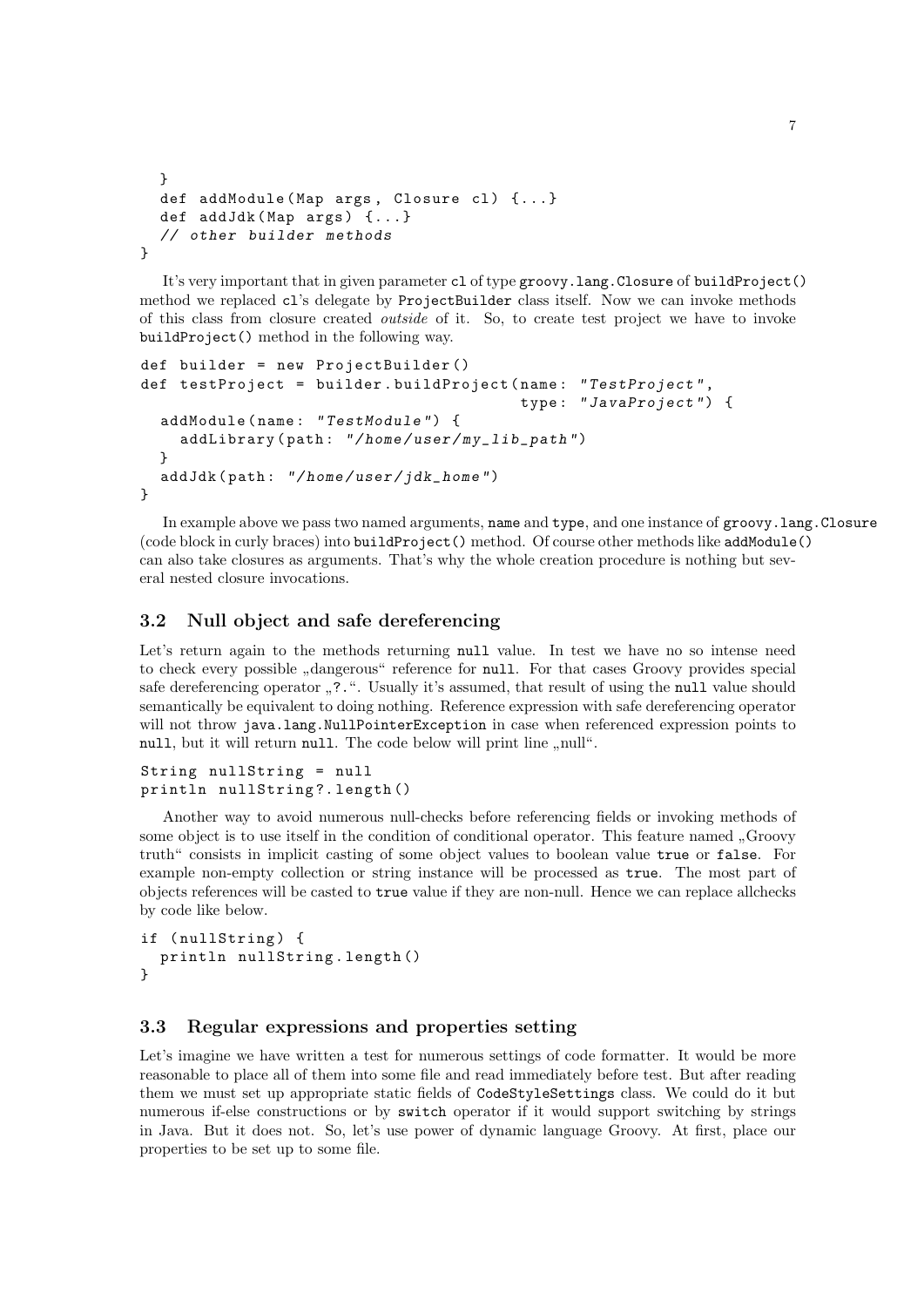```
< option > BRACE_STYLE = END_OF_LINE </ option >
< option > FINALLY_ON_NEW_LINE = false </ option >
[testdata]
```
After that in our test class declare regular expression pattern to match our settings:

```
static OPTION_START = ' < option > '
static OPTION_END = ' </option>'
static PATTERN = /$OPTION_START\w+=(true | false | \ d | \ w +) $OPTION_END \n/
```
So, it's time to get our properties from text.

```
testText . eachMatch ( PATTERN ) { match ->
  List tokens = match[0].trim().
                 replace (OPTION_START, "").replace (OPTION_END, "").tokenize ("=")
  [properity, value] = [tokens.get(0), tokens.get(1)]
  setSettingsProperty ( property , value )
}
```
According to Groovy 1.6 specification we can use assignments of list expressions to assign multiple values simultaneously. It remained only to set appropriate fields of CodeStyleSettings class.

```
def setSettingsProperty ( property , value ) {
  if (value ==\sqrt{(true|false)}/) {
    mySettings ." $property " = Boolean . parseBoolean ( value )
  } else if (value ==\sim /\d/) {
    mySettings ." $property " = Integer . parseInt ( value )
  } else {
    mySettings ." $property " = mySettings ." $ { value . toString ()} "
  }
}
```
Here we use so-called GString with dollar sign inside to inject defined variables directly into string expression.

# 4 Conclusion

We presented an implementation of solution for some usual problems in IDE development using Scala and Groovy languages to take advantage of their functional or dynamic features correspondingly. The resulting code looks more elegant and readable. We used these languages in the process of development language plugins for IntelliJ IDEA which was positioned at the beginning as IDE only for Java language. But now with its plugins for Scala and Groovy languages it becomes a powerful tool to develop properly big projects on all of these languages concurrently.

# References

- [1] M. Odersky, The Scala Language Specification, Version 2.7, May 5, 2008
- [2] B. Emir, M. Odersky, J. Williams, Matching Objects With Patterns, January 2007.
- [3] Developing Custom Language Plugins for IntelliJ IDEA, available at http://www.jetbrains.com/idea/plugins/developing custom language plugins.html
- [4] Nullable How-To, available at http://www.jetbrains.com/idea/documentation/howto.html
- [5] D. Koenig, A. Glover, P. King, G. Laforge, J. Skeet, Groovy in Action, January, 2007, 696 pages